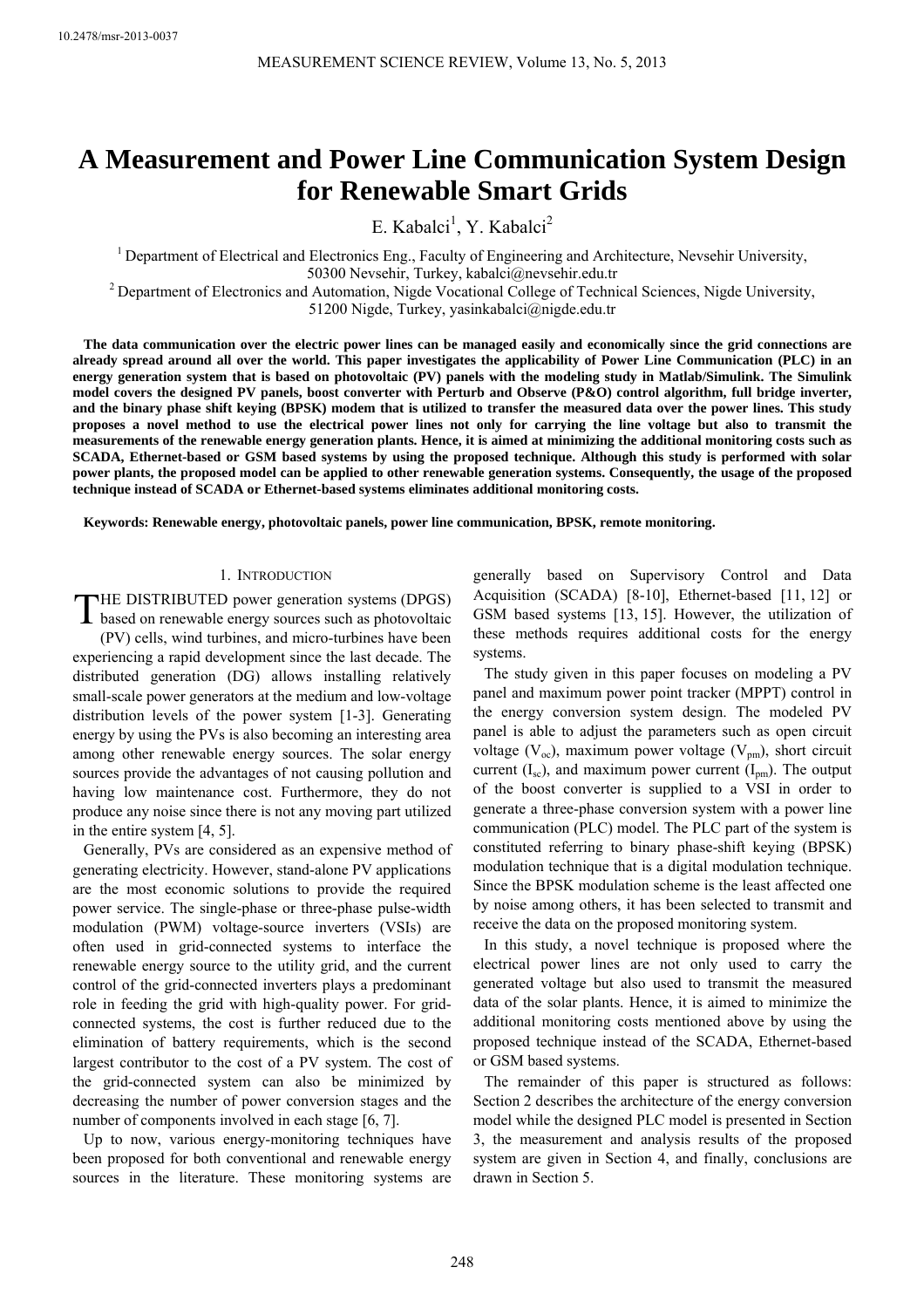

Fig.1. Designed PLC system with BPSK modem for PV panels: a) Block diagram of proposed system, b) Matlab/Simulink model with 10 km transmission line.

# 2. DESIGN OF THE ENERGY CONVERSION MODEL

The PV system designed in Matlab/Simulink environment is shown in Fig.1. The number of serially connected PV panels can also be fixed by using the PV model in the modeled system. The physical parameters of the PV panel are set according to NE-170UC1 solar panel by Sharp, which has maximum power output about 170 W [16]. An MPPT block that utilizes the actual voltage and current values of the PV panel stabilizes the output value of the PV panel. The MPPT algorithm is based on Perturb and Observe (P&O) control strategy in order to commutate the

boost converter at the maximum power point. The Mosfet switches used in the boost converter are controlled at 20 kHz switching frequency. The output of the boost converter is fed to a three-phase inverter in order to generate three-phase AC voltages. The control algorithm of the inverter is based on sinusoidal pulse width modulation (SPWM) scheme that is a highly efficient algorithm in terms of eliminating total harmonic distortion (THD) ratios among other control schemes such as Third-Harmonic Injection PWM (THI-PWM) and Space Vector PWM (SVM) [17, 18].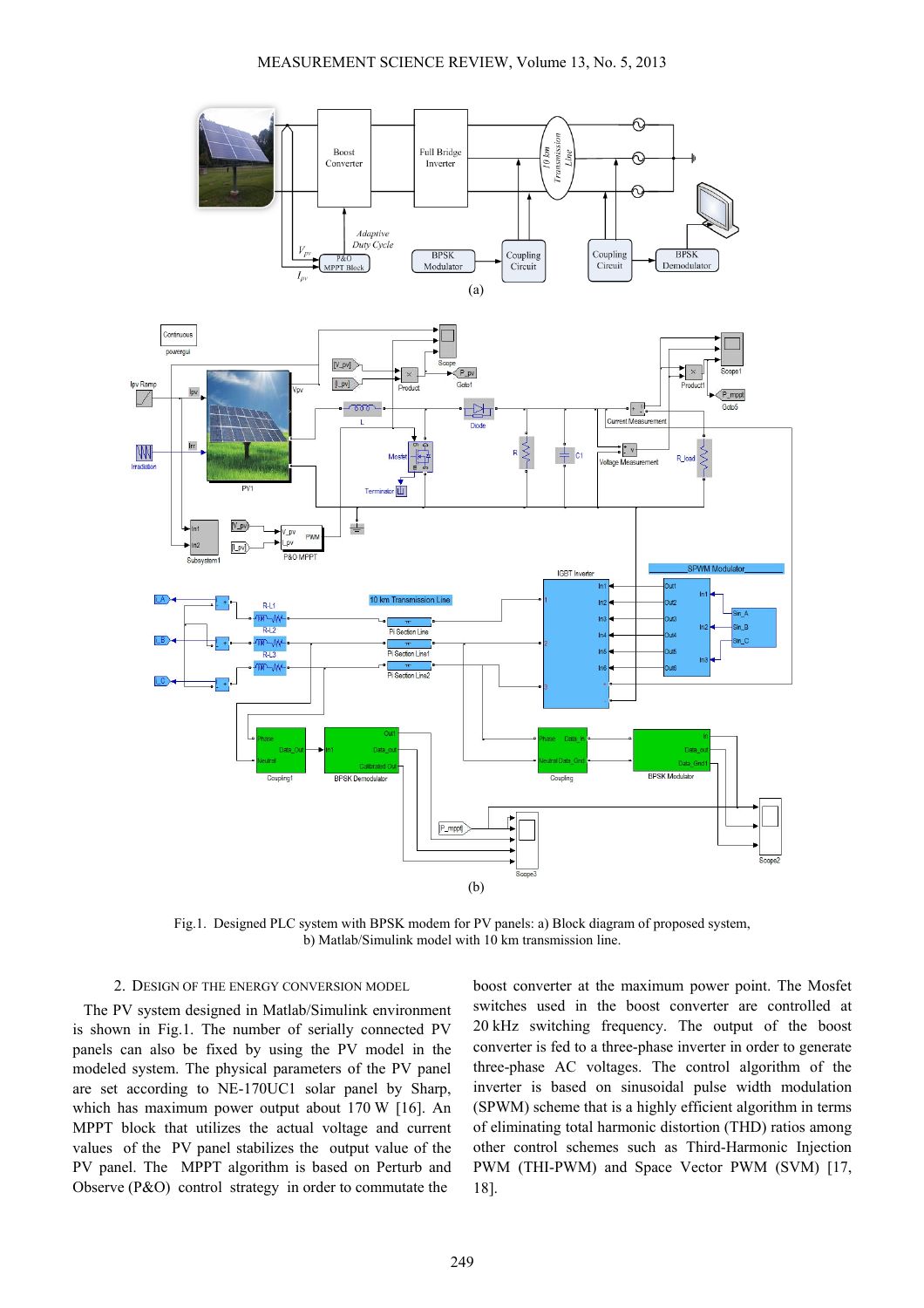#### 3. DESIGN OF THE PLC MODEL

The BPSK modulator is connected to the output of the VSI in order to utilize the power line as a transmission medium. The modulating data in this study are selected as the output power information of the PV panels. The modulator output is coupled with line trapper circuit models that are designed in Simulink. The length of the transmission path is set to 10 km and the modulated data are injected to line voltage by using two of three phases. The demodulator part of the BPSK modem, which is located at the end of the line, is also coupled with a trapper similar to the modulator side trapper. The attenuated line voltage with the BPSK modulated data are supplied to the demodulator and they are filtered at the output of the demodulator in order to eliminate harmonic contents. The transmission line parameters that are used in this study are shown in Table 1.

Table 1. Physical properties of the transmission line.

| Unit        | Value                     |
|-------------|---------------------------|
| Resistance  | $0.2568$ $\Omega$ /km     |
| Inductance  | $4\times10^{-7}$ H/km     |
| Capacitance | $8.6 \times 10^{-9}$ F/km |
| Length      | 10 km                     |

The resistance, inductance, and capacitance parameters are defined for per km in the PI section line model. The coupling circuit contains a 1:1 isolation transformer that is connected in parallel to an R-L-C network as illustrated in Fig.2.



Fig.2. The coupling circuit model between grid and modem.

The BPSK signal *s*(*t*) is represented by

$$
s(t) = A_c \cos[\omega_c + D_p m(t)] \tag{1}
$$

where  $A_c$  is the carrier amplitude,  $\omega_c$  is the carrier frequency in radians,  $D_p$  is the phase deviation, and  $m(t)$  is a polar baseband data signal. If it is assumed that *m*(*t*) has peak values of  $\pm$  1 and has a shape in rectangular pulse, then the equation can show that the BPSK is also a form of AM-type signaling. It is obtained by expanding (1),

$$
s(t) = A_c \left[ \cos(D_p m(t)) \cos(\omega_c t) \right]
$$
  
- 
$$
A_c \left[ \sin(D_p m(t)) \sin(\omega_c t) \right]
$$
 (2)

Recalling that  $m(t)$  has values of  $\pm$  1 and that  $cos(x)$  and  $sin(x)$  are even and odd functions of *x*, the representation of the BPSK signal reduces to

$$
s(t) = \underbrace{(A_c \cos D_p) \cos \omega_c t}_{pilot \text{ carrier term}} - \underbrace{(A_c \sin D_p)m(t) \sin \omega_c t}_{data \text{ term}} \quad (3)
$$

The principle schematic diagrams of the BPSK modulator and demodulator are depicted in Fig.3. The digital data signal is multiplied to cosine function of carrier so as to generate BPSK modulated signal as shown in Fig.3(a). The demodulator is based on timing recovery function as illustrated in Fig.3(b). The CR parameter defines the carrier while STR is Symbol Timing Recovery that enables sampling in each period of  $T_0$  interval. Depending on the logical condition of the digital input, the carrier is transferred to the output, either in phase or at 180° outside of phase, with the reference carrier oscillator [19], [20].

## 4. MEASUREMENT AND ANALYSIS RESULTS OF THE PROPOSED SYSTEM

The simulation diagram of the proposed PLC system with BPSK modem was shown in Fig.1. The PLC process is analyzed in two ways - one of them is energy analysis and the other one is communication analysis. Fig.4. illustrates line current harmonic (THD;) analyses of the inverter for various conditions. The THD<sub>i</sub> analysis up to  $50<sup>th</sup>$  harmonic order is shown in Fig.4. and it is measured at 3.66 % at the end of transmission, while the line was carrying the BPSK modulated signal. The 3<sup>rd</sup> harmonic is measured at 1.31 % while the  $5^{th}$  is 1.02%, the  $7^{th}$  is 1.13%, and the 9<sup>th</sup> is 0.36 %. The THD spectrum analyzed in Fig.4. also shows that the side band harmonics are mitigated due to the used SPWM control method. When the THD analyses are replying by increasing the harmonic spectrum up to 5000 Hz and 10000 Hz, respectively, the measured THDi ratios do not change eventually. The most effective side band harmonics are observed around  $90<sup>th</sup>$  order. The  $86<sup>th</sup>$ ,  $90<sup>th</sup>$ ,  $92<sup>nd</sup>$ , and  $98<sup>th</sup>$  harmonics are increasing according to other harmonics with 0.16 %, 0.23 %, 0.25 %, and 1.00 % values. The symmetric sides of these side band harmonics are measured at  $114^{th}$ ,  $110^{th}$ ,  $108^{th}$ , and  $102^{nd}$  with the respective values of 0.13 %, 0.20 %, 0.24 %, and 0.94 %.



Fig.3. BPSK modem structures: a) Modulator structure, b) Demodulator structure.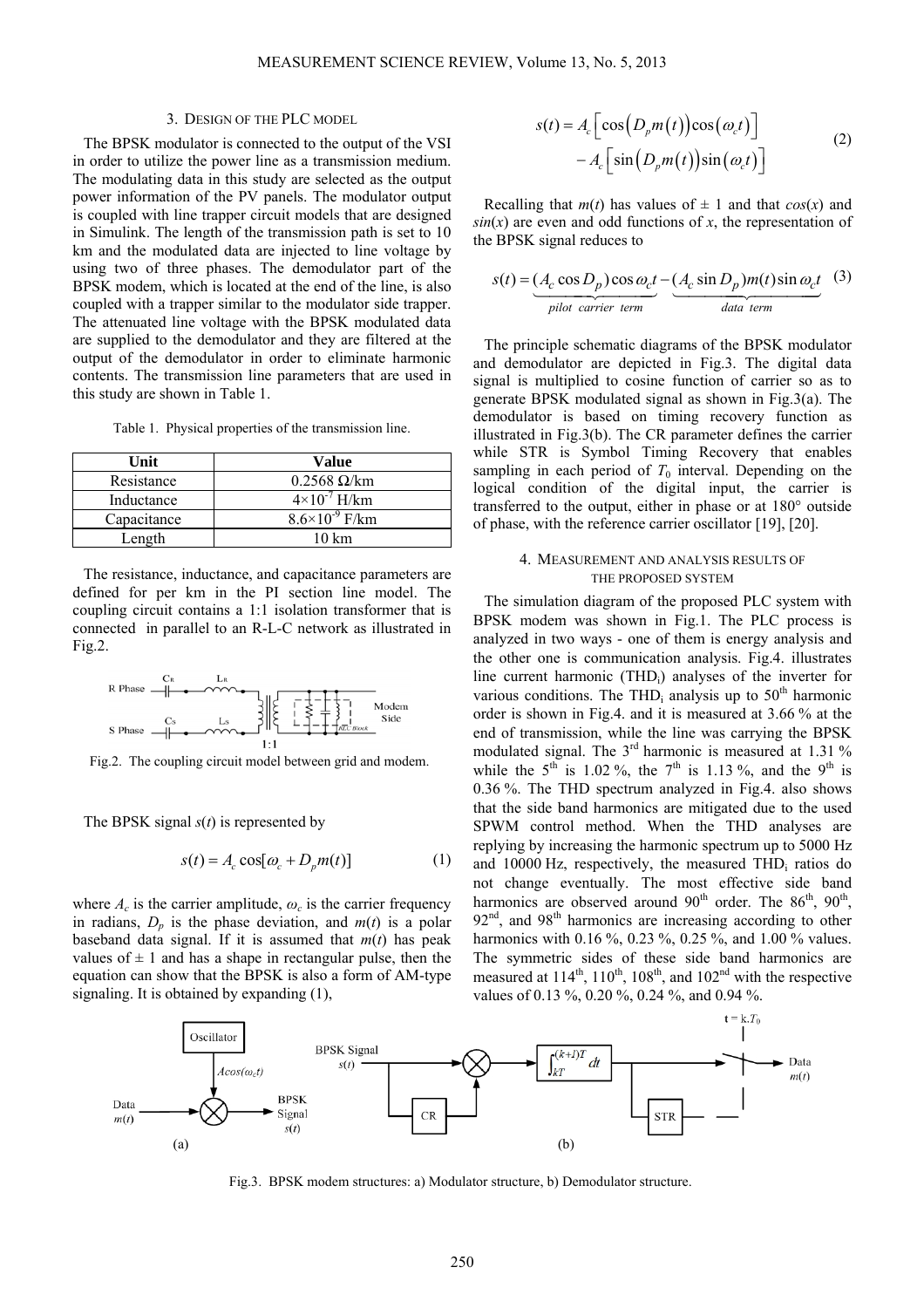

Fig.4. Current THD analyses of the PV based inverter up to  $50<sup>th</sup>$  order

The side band harmonics around 5000 Hz are caused by the BPSK modulated signal injected to the power line over the coupling circuitry. The performed analyses show that the PLC signal that is injected into the transmission line does not cause any undesired effect on the generated line voltage.

The communication analysis and PLC properties are examined to determine the most proper operation conditions using Fig.5(a). and Fig.5(b). The BPSK modulator and demodulator signal carrying the power of the PV panel is shown in Fig.5. The frequency of the BPSK carrier is set to 8 kHz. The first curves depict the output power of the PV as measured data signal, while the second curves are the quantized data signals of the BPSK modulator. The third curves show the demodulated data signals at the output of the BPSK demodulator. The filtered and calibrated data at the end of the transmission line are seen in the fourth and fifth curves, respectively. The filtering effect is easily realized by comparing the fourth and fifth curves in Fig.5(a). and Fig.5(b). The filtering band is adjusted between 250 Hz, which is defined as fine filtering, and 4 kHz that is the upper limit of low-pass filter. The last curve of Fig.5(b). is obtained at the cut-off limits of the low-pass filter used at the output of the demodulator and provides the most adequate signals. The measured maximum ripple was around 100 W in the 250 Hz filtered case, as it was over 500 W in the 4 kHz filtered condition.



Fig.5. BPSK modulator and demodulator analyses: a) Coarse filtering, b) Fine filtering.